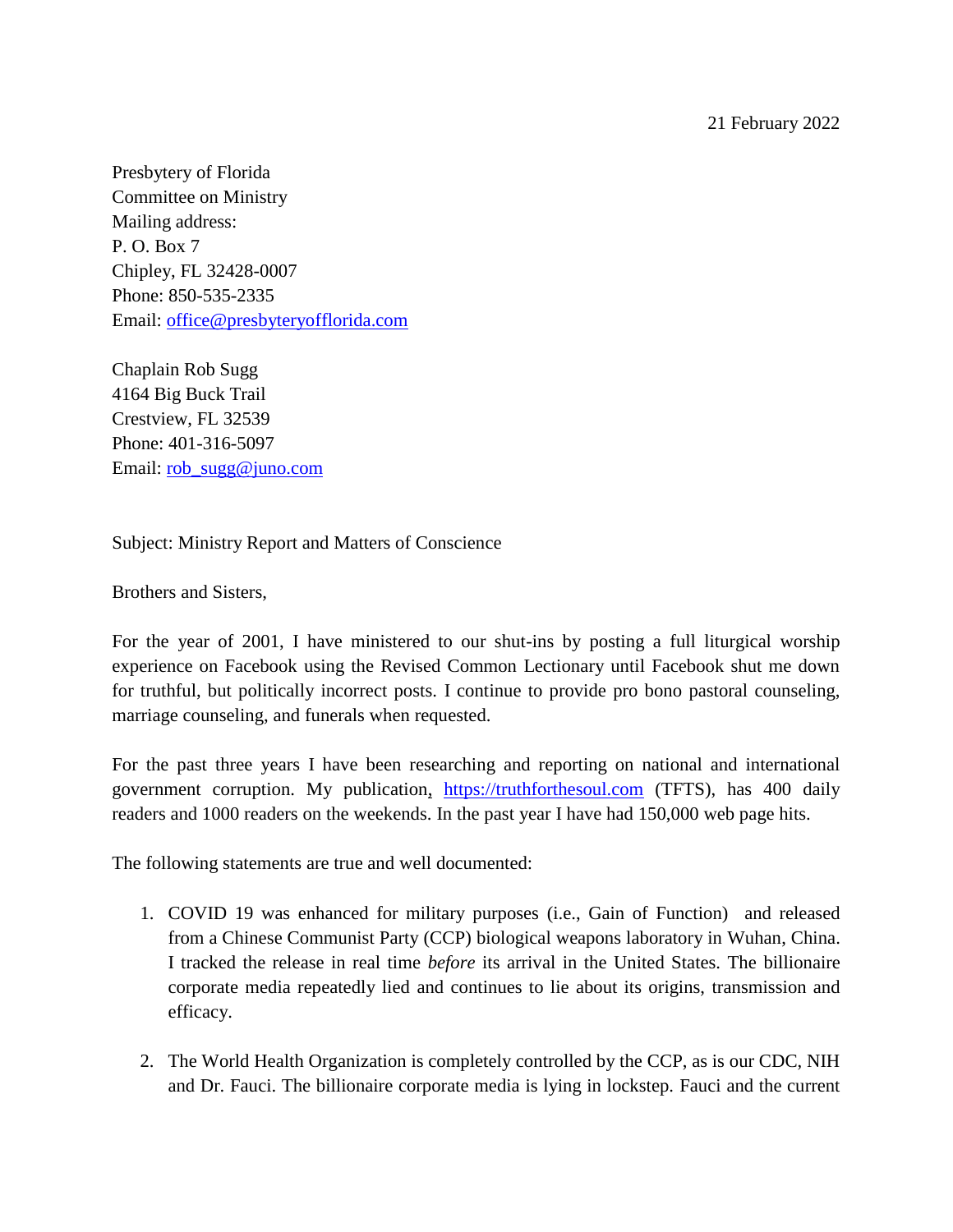Leftist administration has been using the virus, distancing and masking as a political tool to concentrate power and manipulate elections. There is not a single peer-reviewed study (of many) that demonstrates any significant *medical* advantage to "6 foot" distancing or public masking. However, as intended, these behaviors scare the pants off the general public. This includes the shut-down of our economy, *the shut-down of our churches and the isolation of our people*.

- 3. Distancing and masking were also designed to frighten the public into receiving a DNA altering "Vaccine" which appears to be the primary biological weapon of the two-part weapon system, with the virus being Part 1. The Pfizer vaccine is still under an Emergency Use Authorization (EUA) and our entire military was forced to take it against both federal law and the Nuremberg code. Everyone who has taken the Pfizer vaccine and the "booster shots" has taken an *"experimental"* vaccine which *has never been proven safe or effective*. Prove me wrong. The results are, and will be, horrific. *Most of our pastors and our Presbytery continue to demand "Masking" and/or "Full Vaccination" for participation in the Body of Christ*.
- 4. The same Communist influencers have directed both the Black Lives Matter *organization* and Antifa. Both organizations self-describe as Socialists and have been the foot soldiers of our CCP/Globalist aggressors. At this same time, there has been an aggressive push for the Socialist and anti-biblical movement known as Critical Race Theory, resulting in the division of society by race and class rather than uniting individual hearts under the Cross of Christ. In some churches this "Institutional" CRT has been incorporated in Bible Studies in place of, or in addition to faith in the Person and work of Christ.

Each minister and church in the PCUSA may be guided by "Conscience" but there comes a time when individual conscience does not allow Light to share space with Darkness. For some reason, our Presbytery of Florida will not allow ourselves to push past the echo chambers of the Leftist corporate media. We march in lock-step with the Leftist narrative while our personal freedoms are stolen by an unelected and corrupt medical dictatorship.

In closing, most of us will wake up soon and discover the horror we have willingly embraced. All of these assertions are readily vetted if we go around the corporate media and their so called "Fact Checkers." Didn't we learn to bypass opinions and examine original sources and original languages? I have attached relevant links for consideration. They are not necessarily proof but a beginning for inquiry. We will be tempted to Google this information and we will run into many corporate media and fact checking sites that call them "False." Are we willing to push through to original sources?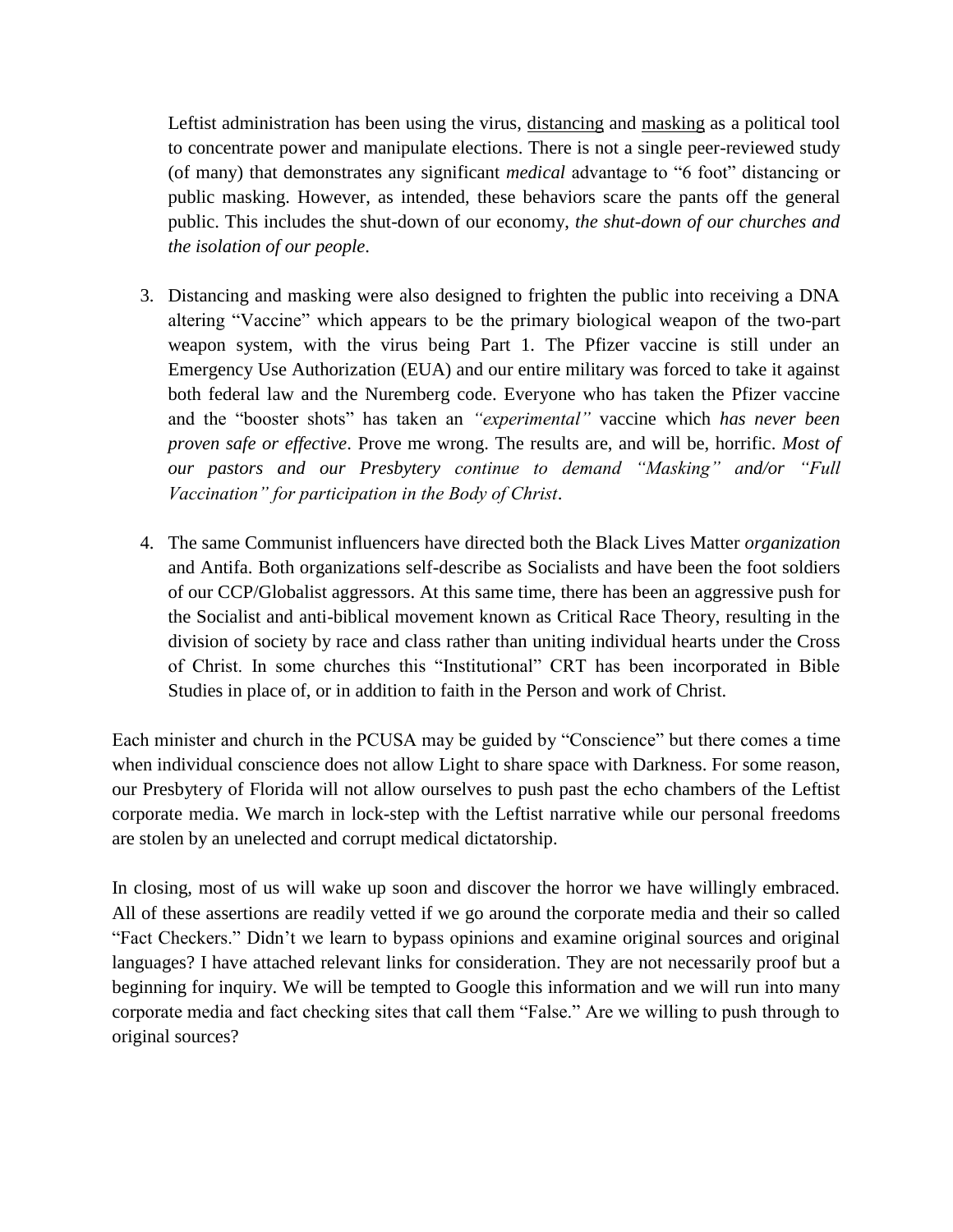I look forward to working with my Presbyterian brothers and sisters when we have addressed the spirit of fear and put away our masks.

Grace & Peace,



Chinese Communist Party engineered and released COVID-19: [https://www.dailymail.co.uk/news/article-10313053/Covid-19-UK-Wuhan-lab-leak-likely](https://www.dailymail.co.uk/news/article-10313053/Covid-19-UK-Wuhan-lab-leak-likely-origin-Covid-MPs-told.html)[origin-Covid-MPs-told.html](https://www.dailymail.co.uk/news/article-10313053/Covid-19-UK-Wuhan-lab-leak-likely-origin-Covid-MPs-told.html)

The Elite Lied: <https://twitter.com/Cernovich/status/1474946202714079236?s=20>

Pfizer hid the real data[:https://uncoverdc.com/2021/12/13/first-cache-of-secret-pfizer-docs](https://uncoverdc.com/2021/12/13/first-cache-of-secret-pfizer-docs-show-fda-knew-of-death-risk/)[show-fda-knew-of-death-risk/](https://uncoverdc.com/2021/12/13/first-cache-of-secret-pfizer-docs-show-fda-knew-of-death-risk/)

"The Vaccine" is NOT FDA APPROVED: [https://dossier.substack.com/p/bait-and-switch-there](https://dossier.substack.com/p/bait-and-switch-there-remains-no?r=6a3x3)[remains-no?r=6a3x3](https://dossier.substack.com/p/bait-and-switch-there-remains-no?r=6a3x3)

Dr. Mike Yeadon: <https://youtu.be/PVGDZ2oowfU>

Dr. Lee Merritt – Bioweapon: [https://www.brighteon.com/17189398-85a7-4b29-8503-](https://www.brighteon.com/17189398-85a7-4b29-8503-8b41018fee50) [8b41018fee50](https://www.brighteon.com/17189398-85a7-4b29-8503-8b41018fee50)

Veritas Gain of Function: [https://www.youtube.com/watch?v=\\_zgoENmeddA&feature=youtu.be](https://www.youtube.com/watch?v=_zgoENmeddA&feature=youtu.be)

Open VAERS Vaccine Injuries and Deaths: <https://openvaers.com/covid-data>

COVID- 19 Doctors: [https://covid19criticalcare.com/ivermectin-in-covid-19/covid-19-care](https://covid19criticalcare.com/ivermectin-in-covid-19/covid-19-care-providers/)[providers/](https://covid19criticalcare.com/ivermectin-in-covid-19/covid-19-care-providers/)

Prehospital Treatment: [https://www.theepochtimes.com/outpatient-treatments-for-covid-19](https://www.theepochtimes.com/outpatient-treatments-for-covid-19-reviewed_4177734.html?utm_source=News&utm_campaign=breaking-2021-12-27-2&utm_medium=email) [reviewed\\_4177734.html?utm\\_source=News&utm\\_campaign=breaking-2021-12-27-](https://www.theepochtimes.com/outpatient-treatments-for-covid-19-reviewed_4177734.html?utm_source=News&utm_campaign=breaking-2021-12-27-2&utm_medium=email) [2&utm\\_medium=email](https://www.theepochtimes.com/outpatient-treatments-for-covid-19-reviewed_4177734.html?utm_source=News&utm_campaign=breaking-2021-12-27-2&utm_medium=email)

HCQ and Ivermectin by Internet: <https://goldcaretelemed.com/>

Ivermectin Success: [https://www.citizensjournal.us/covid-deaths-plunge-after-major-world-city](https://www.citizensjournal.us/covid-deaths-plunge-after-major-world-city-introduces-ivermectin/)[introduces-ivermectin/](https://www.citizensjournal.us/covid-deaths-plunge-after-major-world-city-introduces-ivermectin/)